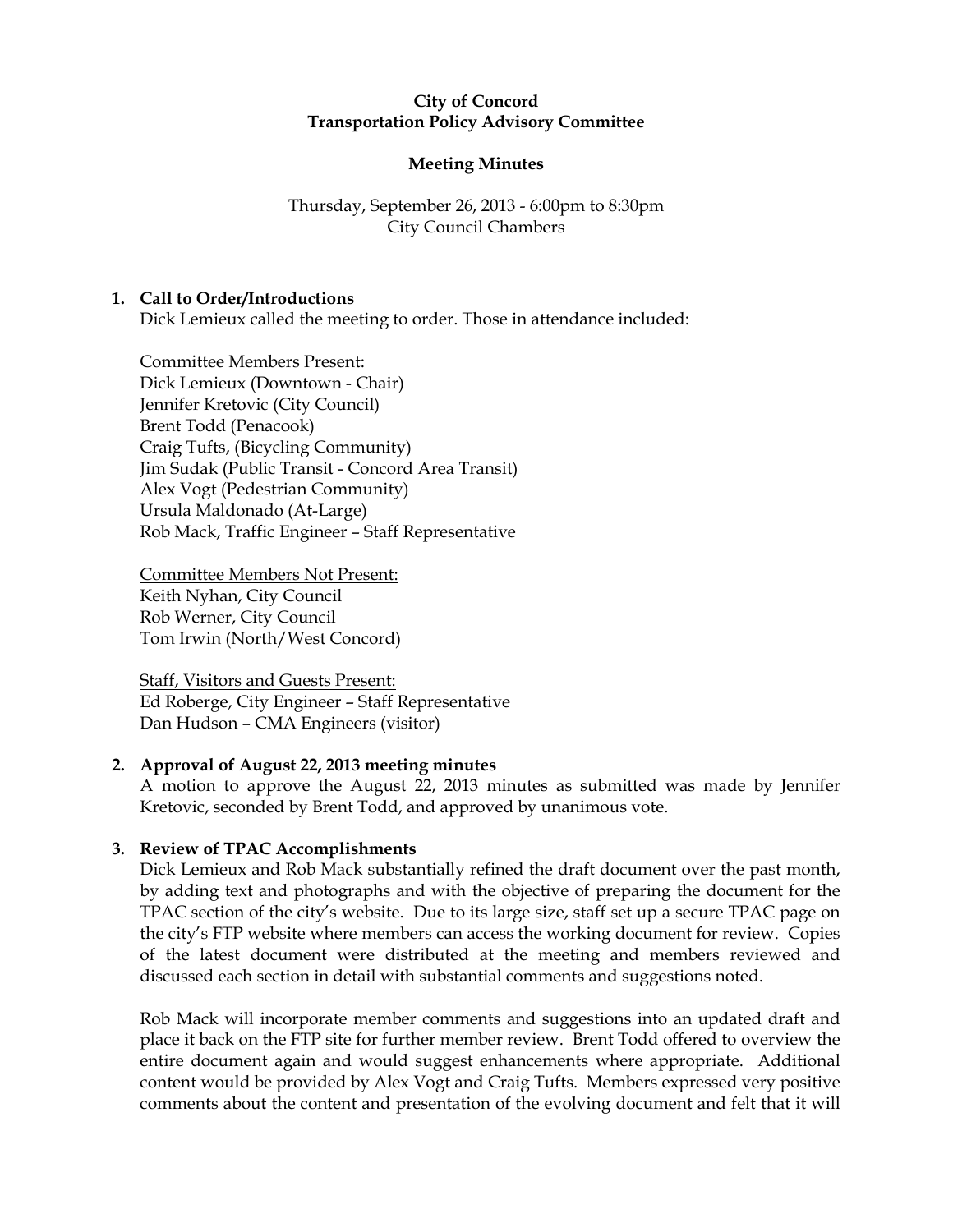provide a unique picture of TPAC's proactive contribution to enhancing the city's transportation infrastructure.

#### 4. Presentations

## a. Loudon Road Corridor Improvements Project (CIP 19)

Rob Mack presented the latest concept design plan for the Loudon Road Corridor Improvements Project. It is essentially a curb-to-curb repaving of the corridor between Hazen Drive and D'Amante Drive with new lane striping that will convert the current four travel lanes to a three-lane section providing: one travel lane in each direction; a center two-way left turn lane; and shoulders for bicycle travel. The lane conversion will occur along the narrow four-lane roadway segments. The existing five-lane sections at the three signalized intersections (Loudon/Hazen, Loudon/East Side and Loudon/ $D'$ Amante) will remain and are necessary to carry the heavy traffic demands at these intersections. Some overly-wide driveway openings will be reduced in width for safer pedestrian sidewalk travel. Raised pedestrian islands will also be constructed in the median lane at mid-block crosswalk locations, and the existing pedestrian signals will be replaced by new-technology pedestrian-activated beacons.

The Loudon Road corridor is not only the most crash-prone corridor in the city, it is considered by NHDOT to be among the most crash-prone corridor segments in the state. The lane conversion, funded in part by the state's Highway Safety Improvement Program (90% state/10% local match) will enhance motor vehicle safety by: providing a dedicated lane for left turns as opposed to existing turns slowing/stopping in the passing lane; requiring left-turns to cross one opposing traffic lane versus the current two opposing lanes; removing the opportunity for some drivers to 'weave' between the two current lanes in their direction in order to avoid other stopping or slowing vehicles in front of them; and providing greater separation from the opposing traffic lanes on the left and the raised curb on the right. Pedestrian safety is greatly enhanced by: removing the four-lane section and replacing it with one lane in each direction with raised pedestrian islands at crossings; and increasing the separation between sidewalks and moving traffic lanes. Bicycle safety is enhanced by providing a shoulder lane for bicycles to ride in, rather than mixing with traffic in the busy travel lane or riding on sidewalks where drivers and pedestrians do not expect them.

In terms of traffic operations, Rob Mack noted that traffic delays along Loudon Road at major signalized intersection will remain largely unchanged as there will be no lane conversion through these intersections. Overall speeds along the laneconversion corridor segments are expected to be reduced slightly, with the greatest speed reduction occurring at the top-end speed range since traffic speed in the single through lane will be defined by the prudent driver. Loudon Road carries about 20,000 vehicles per day and is near the upper limit for a four-to-three-lane conversion based on experience with other similar projects across the country. A local comparison of traffic operation on similar three-lane facilities can be made with: Manchester Street just north of Garvins Falls Road (currently about 20,000 vehicles per day with one traffic lane in each direction and a two-way left turn lane); and North State Street north of Penacook Street (currently about 20,000 vehicles per day with one lane in each direction and short left turn lanes only where needed).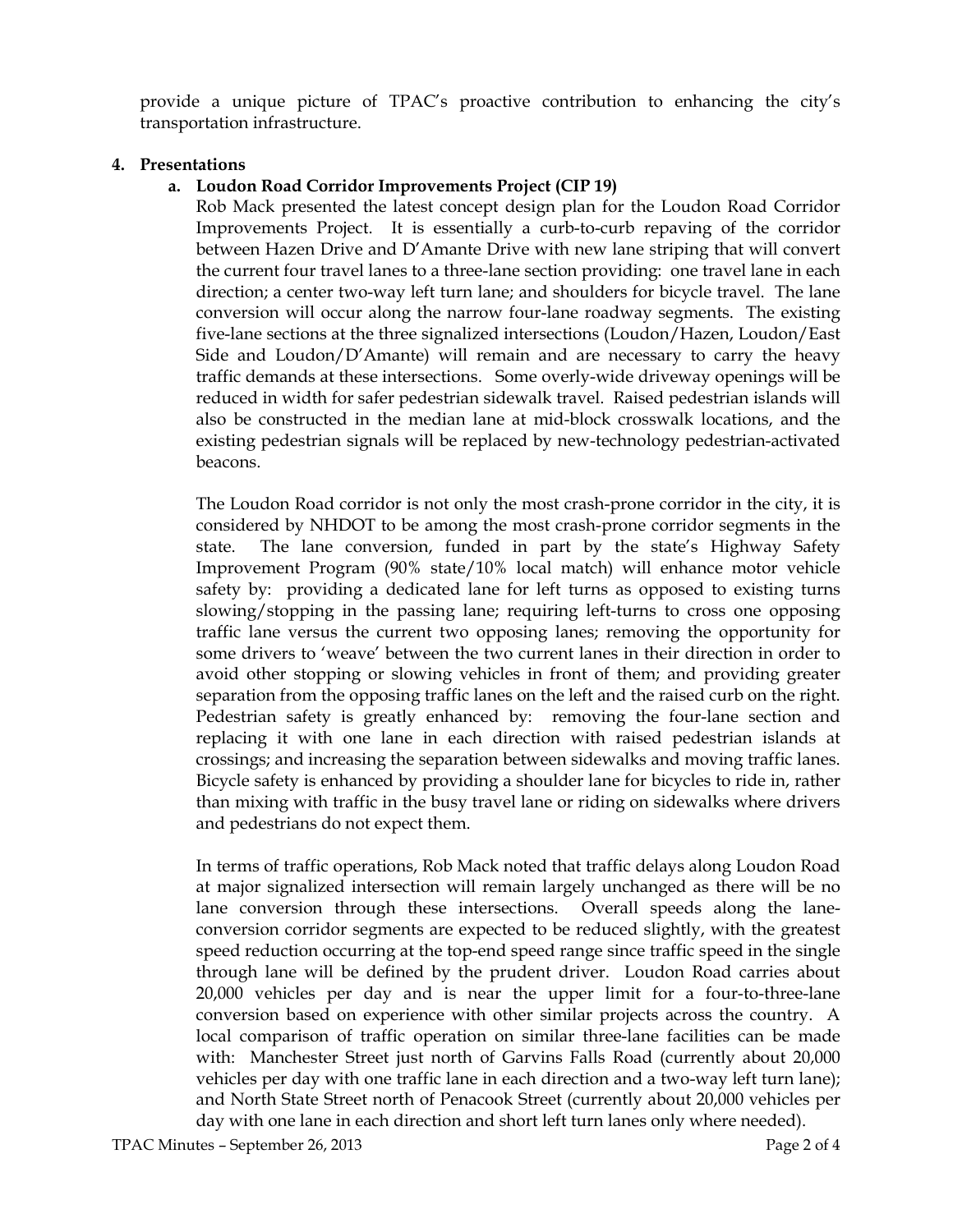TPAC members concurred with the critical need for the lane-conversion project for safety. They also welcomed the already-needed complete-streets features that the project will bring to the corridor such as: bicycle lanes; better bicycle detection at signals; pedestrian crossing islands; shorter sidewalk crossings at some driveways; and CAT bus-stop pullouts. Alex Vogt inquired if more mid-block pedestrian crossing opportunities could be considered beyond the five currently indicated. Rob Mack noted that the numerous driveway openings limit potential locations for small raised pedestrian islands within the center turn lane area, but there are a few locations that could be further considered in the design phase. Alex Vogt also suggested if the design could consider moving the eastbound lane merge from the Airport/Hazen intersection to occur further west of Blodgett Street. Brent Todd inquired if the project considers consolidation of some driveways along the corridor. Rob Mack noted that a number of overly-wide driveway openings are proposed to be reduced in width to current city standards so that pedestrians are less exposed to traffic conflicts when crossing driveway areas; sidewalk and curb will be extended across areas of driveways to be reduced in width. Opportunities to consolidate driveways seem to be limited as many older businesses would need to have their sites substantially reconfigured and/or lose parking in order to make effective driveway consolidations. Alex Vogt also inquired if the project would be reconstructing all sidewalks. Rob Mack noted that NHDOT's current HSIP funding for this project does not include full sidewalk replacement along the corridor; sidewalk/streetscape improvements along this corridor are currently programed by the city in FY2019.

A public information meeting on the project has been scheduled for October 23 at 6:00 PM in the Heights Community Center. A public hearing and consideration of project approval is anticipated to be scheduled for the December 9 Council Meeting. NHDOT project funding is anticipated to be approved in mid-October. If approved by Council and NHDOT, project final design would occur in early 2014, with construction occurring in the summer/fall of 2014.

## 5. Public Comment

There was no public comment.

## 6. Consent Reports

a. Approval of Subcommittee Minutes (Pedestrian, Bicycle, Public Transit, and Traffic Operations)

Review of the following subcommittee minutes was deferred to next month: Pedestrian – July 18, 2013; Public Transportation – August 20, 2013; and Traffic Operations – August 20, 2013.

## b. Approval of CAT FY2013 Annual Progress Report

TPAC-PT's August 12, 2013 report to Council on the CAT FY2013 Annual Progress Report and Performance Indicator Report was reviewed, with minor typographical errors noted. A motion to approve the report as reviewed, with minor edits as noted, was made by Jennifer Kretovic, seconded by Ursula Maldonado, and approved by unanimous vote.